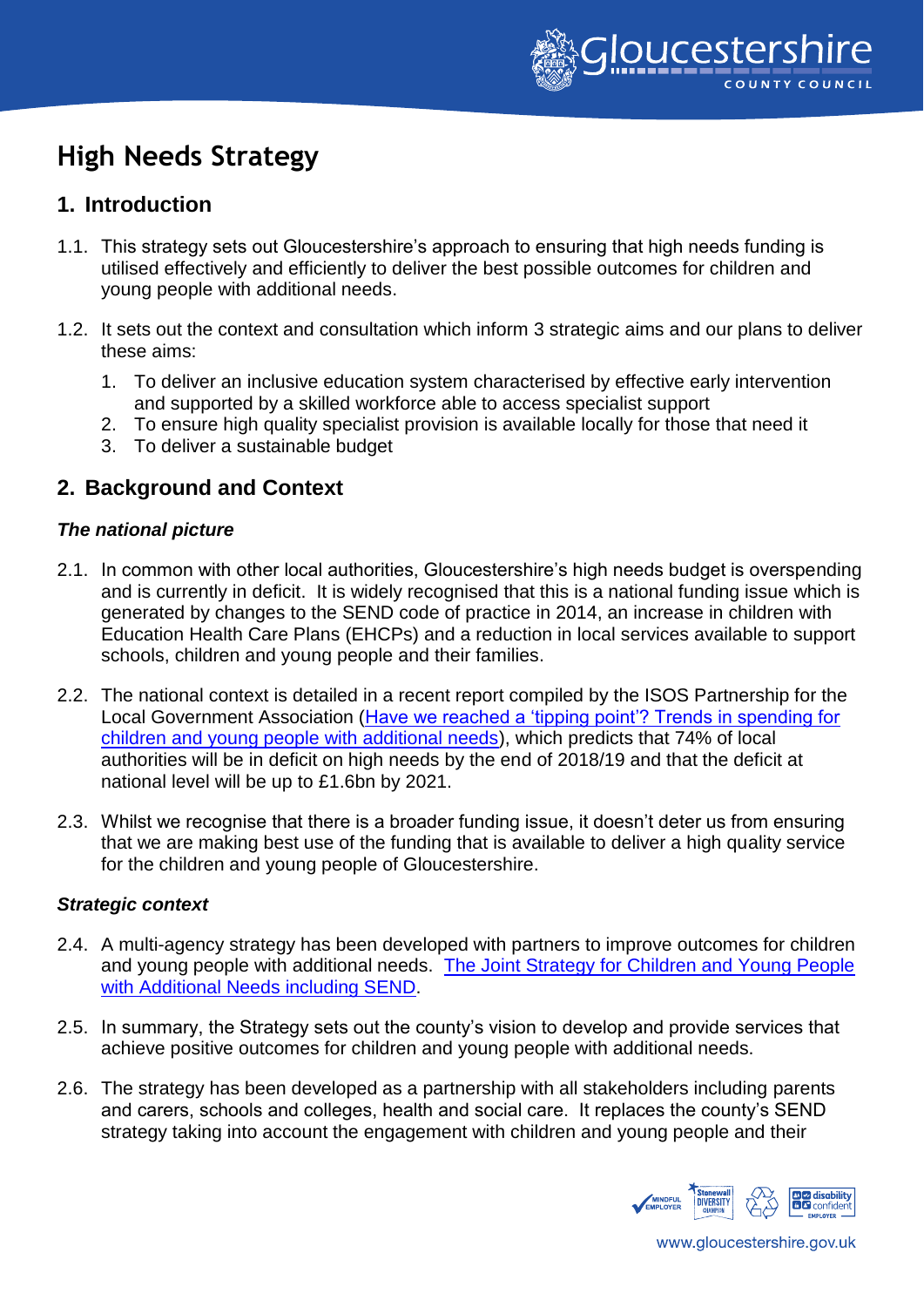

families through our work with the Parent Carer Forum and direct discussions with other parent carers and children and young people's groups.

2.7. All children can have additional needs at some time in their lives and may need support for a short period of time, or for longer. We use the term 'additional needs' as an appropriate description for all children and young people in need of support. Crucially, we want all agencies working with children and young people to see the person first and not the category of additional need they may have. The most effective support will be that which builds on their strengths and enables them to become as independent as possible. The strategic vision is for:

*Services from across education, health and care to enable growth and development so that each child or young person can thrive and reach their potential to become an independent, healthy and happy adult.*

- 2.8. Building on the Joint Strategy, a major consultation on high needs was launched in June 2018 aimed at addressing the challenge of improving outcomes and achieving a sustainable budget in the education arena. The consultation paper proposed an approach that:
	- helps children and young people to make better progress
	- provides more flexible support to meet the needs of individual children
	- gives schools better access to specialist support
	- passes more funding directly to schools to respond to the needs of children as they arise, reducing the reliance on EHCPs
	- provides peer support for parents and carers within their school community
	- builds on local primary school partnerships
	- reduces exclusions from school
	- builds on the post-16 offer, with more positive outcomes

#### *High Needs organisation and funding*

- 2.9. Children are considered to have high needs if the annual cost of supporting those needs is greater than £6,000. Funding is provided by central government through the High Needs Block of the Dedicated Schools Grant (DSG). The High Needs Block totals £58.9m for 2018/19 and covers spending on:
	- children with Education Health and Care Plans (EHCPs) attending mainstream schools. Schools are expected to meet the first £6,000 with the High Needs budget funding a 'top-up' where the additional support costs exceed £6,000
	- special schools
	- specialist placements in independent schools
	- Alternative Provision for children permanently excluded from school or those unable to attend school due to medical needs
	- Specialist services e.g. the Virtual School for children in care
- 2.10. Rights and expectations are set out in legislation, in particular the [2014 Children](http://www.legislation.gov.uk/ukpga/2014/6/contents/enacted) and [Families Act](http://www.legislation.gov.uk/ukpga/2014/6/contents/enacted) and the [SEND Code of Practice: 0-25.](https://assets.publishing.service.gov.uk/government/uploads/system/uploads/attachment_data/file/398815/SEND_Code_of_Practice_January_2015.pdf)

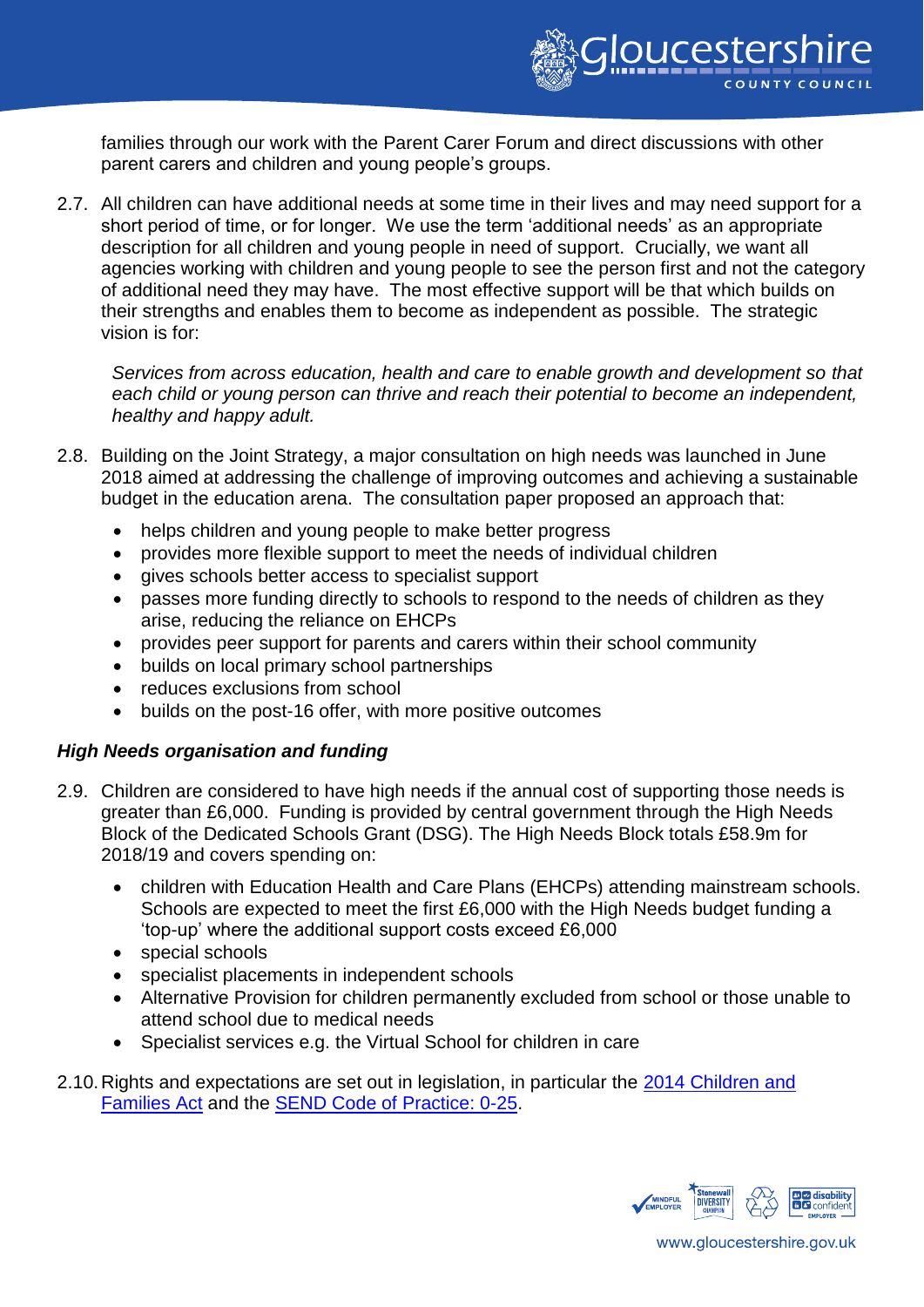

### *Outcomes for children and young people*

- 2.11.In general educational outcomes for children in Gloucestershire exceed the national average. However:
	- children with SEND do not make the same level of progress as their non-SEND peers
	- permanent exclusions from Gloucestershire Schools are the highest in our family of similar local authorities and amongst the highest in the country
	- De-registrations from school to Elective Home Education have increased sharply in the last two years

## *The overspend*

- 2.12.Like most local authorities, Gloucestershire's high needs budget is projected to overspend by £4.7m in 2018/19. The budget has been supported by DSG reserves over the last two years but those reserves will be exhausted this year, leaving a deficit at 31st March 2019 of £2.8m. All the main areas of spend are running ahead of the budget with the greatest pressure being on:
	- EHCP top ups in primary schools Total spend of £8m which is an overspend of £1.75m compared to budget
	- Alternative Provision schools Total spend of £6.4m which is an overspend of 1.5m compare to budget.
- 2.13.The pressure is illustrated by the rise in the number of EHCPs, which is also reflected nationally. At the end of December 2018 the total number of EHCPs in Gloucestershire stood at 3,573, an increase of 47.4% since January 2015 and the introduction of the SEND reforms.

# **3. A high needs action plan for Gloucestershire**

- 3.1. To address the challenges and deliver the strategic aims outlined above, we will develop a plan that includes the following actions:
	- Support the development of primary local inclusion clusters (LINCs) with devolved funding and co-commissioned support services, linked to parent support networks.
	- Invest in the development and implementation of a Restorative Practice programme for schools. The programme will aim to support early identification of need and underpin effective strategies for intervention through the development of a restorative school culture.
	- Support new approaches to tackling exclusions in secondary schools in line with the recommendations from the government's review of school exclusions – ['The Timpson](https://www.gov.uk/government/consultations/school-exclusions-review-call-for-evidence)  [Review'.](https://www.gov.uk/government/consultations/school-exclusions-review-call-for-evidence)
	- Develop and implement a [Specialist Commissioning Strategy](https://www.gloucestershire.gov.uk/education-and-learning/special-educational-needs-and-disability-send/send-commissioning-strategy/) with the following key features:
		- o a strong network of special schools.
		- o a more flexible boundary between mainstream and special, to include outreach from special schools